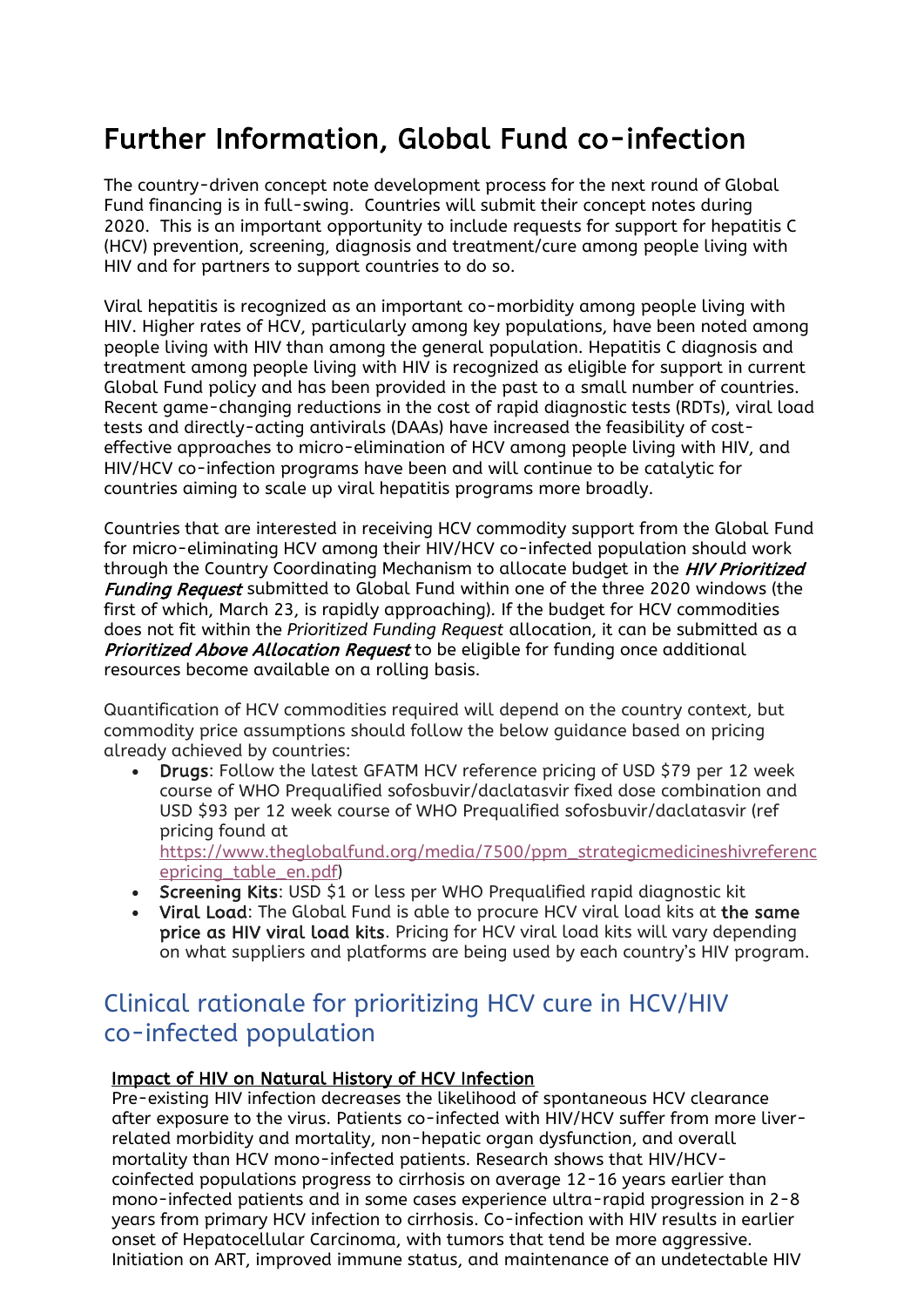viral load has not been shown to slow the progression to cirrhosis and cancer, however, HCV treatment and cure have been shown to dramatically decrease the likelihood of these adverse outcomes to develop.

#### Impact of HCV on Natural History of HIV Infection

The impact of HCV infection on HIV outcomes is mixed. While some studies have shown HCV to have a negative impact on HIV outcomes, others have demonstrated it to be an independent risk factor for progression of HIV disease and AIDS. Evidence supporting a detrimental effect of HCV on HIV disease demonstrate: 1) Individuals coinfected with HIV and HCV have a higher risk of HIV- and AIDS-related mortality than HIV mono-infected patients; 2) increased mortality has been observed across various HIV-risk groups e.g. PWID, MSM; 3) co-infection is associated with higher incidence of AIDS-defining illnesses and increased generalized immune activation; 4) the presence of HCV infection can lead to lower CD4 gains and higher risk of immunologic failure; and 5) co-infected patients have an increased risk of hepatotoxicity from ART. Furthermore, multiple studies, including a Swiss cohort of 3,111 ART naïve patients who initiated ART, have shown HCV co-infection to be an independent risk factor for progression to a new AIDS event or death.

#### Hepatitis-related deaths in Persons living with HIV (PLHIV)

Despite mixed evidence of HCV impact on HIV progression, HBV and HCV infection are a leading cause of mortality among PLHIV. Several large cohort studies in Europe have demonstrated that persons with HIV-HCV co-infection have higher rates of liver-related death compared to persons with HCV mono-infection. In the Data Collection on Adverse events of Anti-HIV Drugs (D:A:D) cohort study, 14.5% of PLHIV deaths resulted from liver-related causes and HCV infection was a predictor of liverrelated death. In follow-up analysis, the percentage of liver-related deaths has decreased over time but remained the third leading cause of death (13%).

#### References

#### Impact of HIV on Natural History of HCV Infection:

Lower rates of spontaneous clearance after acute exposure; mono-infected have ~20-25% clearance, HIV-HCV co-infected have ~5-15% clearance

- o *Hernandez MD, Sherman KE. HIV/hepatitis C coinfection natural history and disease progression. Curr Opin HIV AIDS. 2011;6:478-82.*
- o *Soriano V, Mocroft A, Rockstroh J, et al. Spontaneous viral clearance, viral load, and genotype distribution of hepatitis C virus (HCV) in HIV-infected patients with anti-HCV antibodies in Europe. J Infect Dis. 2008;198:1337-44.*

Increased mortality compared to HCV mono-infected

o *Lo Re V, Kallan MJ, Tate JP, Localio AR, Lim JK, Goetz MB, et al. Hepatic decompensation in antiretroviral-treated patients co-infected with HIV and hepatitis C virus compared with hepatitis C virus-monoinfected patients: a cohort study. Ann Intern Med. 2014;160(6):369-379.*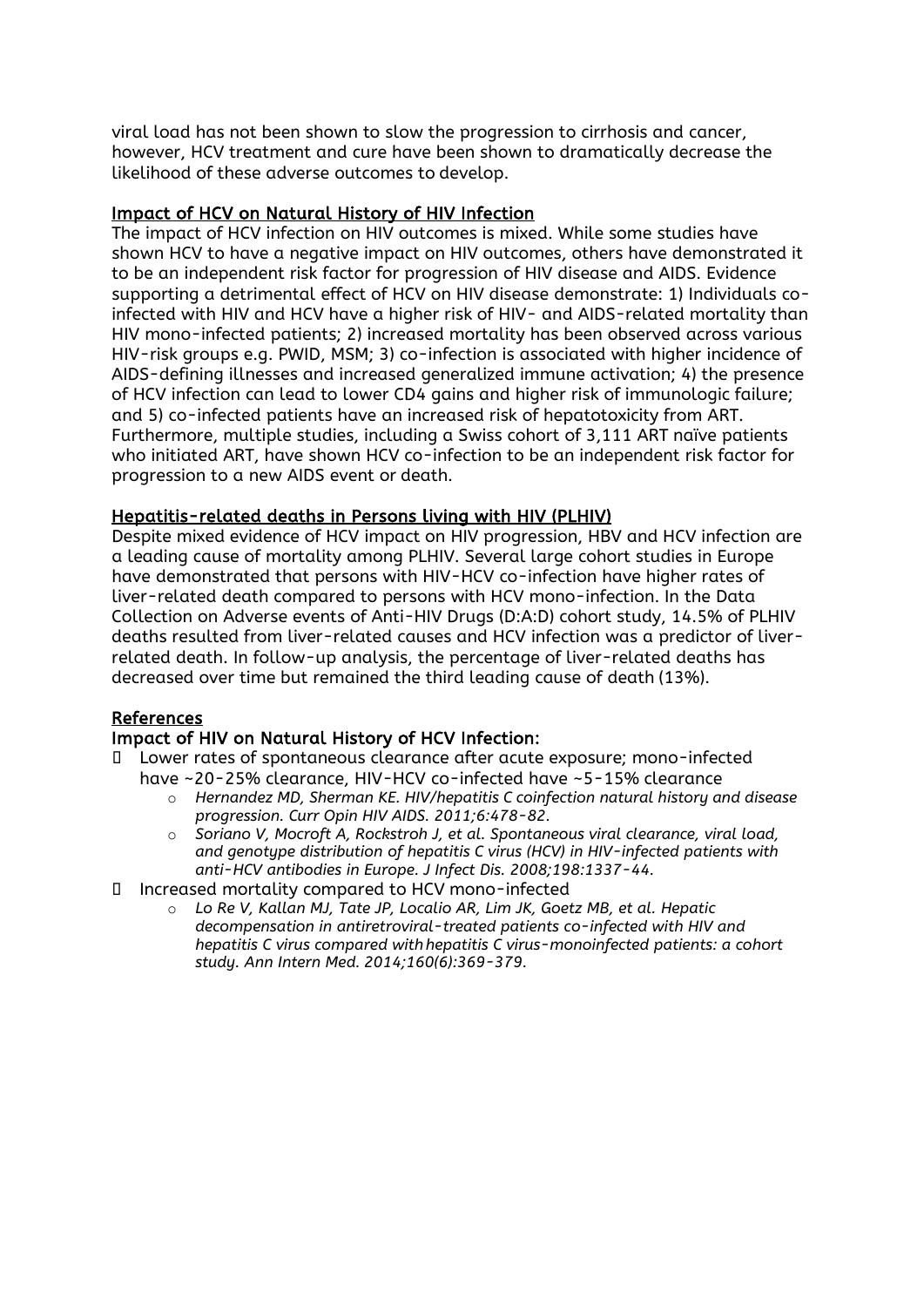o *Chen TY, Ding EL, Seage-Iii GR, Kim AY. Meta-analysis: increased mortality associated with hepatitis C in HIV-infected persons is unrelated to HIV disease progression. Clin Infect Dis. 2009;49(10):1605-1615.*

Accelerated liver fibrosis and cirrhosis

- o *Kim AY, Onofrey S, Church DR. An epidemiologic update on hepatitis C infection in persons living with or at risk of HIV infection. J Infect Dis. 2013;207 Suppl 1:S1-6.*
- o *Alter MJ. Epidemiology of viral hepatitis and HIV co-infection. J Hepatol. 2006;44:S6-9.*
- o *Di Martino V, Rufat P, Boyer N, et al. The influence of human immunodeficiency virus coinfection on chronic hepatitis C in injection drug users: a long-term retrospective cohort study. Hepatology. 2001;34:1193-9.*
- o *Lo Re V 3rd, Kallan MJ, Tate JP, et al. Hepatic decompensation in antiretroviraltreated patients co-infected with HIV and hepatitis C virus compared with hepatitis C virus-monoinfected patients: a cohort study. Ann Intern Med. 2014;160:369-79.*
- o *Benhamou Y, Bochet M, et al. Liver fibrosis progression in human immunodeficiency virus and hepatitis C virus coinfected patients. Hepatology. 1999;30(4):1054.*
- o *Monga HK, et al. Hepatitis C virus infection-related morbidity and mortality among patients with human immunodeficiency virus infection. Clin Infect Dis. 2001;33(2):240.*
- o *Kirk GD, et al. HIV, age, and the severity of hepatitis C virus-related liver disease: a cohort study. Ann Intern Med. 2013;158(9):658.*
- o *Fierer DS, et al. Rapid progression to decompensated cirrhosis, liver transplant, and death in HIV- infected men after primary hepatitis C virus infection. Clin Infect Dis. 2013;56(7):1038. Epub 2012 Dec 21.*
- o *Fierer DS, Uriel AJ, Carriero DC, et al. Liver fibrosis during an outbreak of acute hepatitis C virus infection in HIV-infected men: a prospective cohort study. J Infect Dis. 2008;198:683-6.*
- o *Thein HH, Yi Q, Dore GJ, Krahn MD. Natural history of hepatitis C virus infection in HIV-infected individuals and the impact of HIV in the era of highly active antiretroviral therapy: a meta- analysis. AIDS. 2008;22(15):1979-1991.*
- o *de Lédinghen V, Barreiro P, Foucher J, et al. Liver fibrosis on account of chronic hepatitis C is more severe in HIV-positive than HIV-negative patients despite antiretroviral therapy. J Viral Hepat. 2008;15:427-33.*

Accelerated Hepatocellular Carcinoma and aggressive tumors

- o *Pineda JA, Romero-Gómez M, Díaz-García F, et al. HIV coinfection shortens the survival of patients with hepatitis C virus-related decompensated cirrhosis. Hepatology. 2005;41:779-89.*
- o *Ragni MV, Eghtesad B, Schlesinger KW, Dvorchik I, Fung JJ. Pretransplant survival is shorter in*

*HIV-positive than HIV-negative subjects with end-stage liver disease. Liver Transpl. 2005;11:1425- 30.*

# Impact of HCV on Natural History of HIV Infection:

Individuals co-infected with HIV and HCV have a higher risk of HIV- and AIDSrelated mortality than HIV mono-infected patients

- o *van der Helm J, Geskus R, Sabin C, et al. Effect of HCV infection on cause-specific mortality after HIV seroconversion, before and after 1997. Gastroenterology. 2013;144:751-760.e2.*
- o *Hernando V, et al. All-cause and liver-related mortality in HIV positive subjects compared to the general population: differences by HCV co-infection. J Hepatol. 2012;57(4):743.*
- o *Daar ES, et al. Relation between HIV-1 and hepatitis C viral load in patients with hemophilia. J Acquir Immune Defic Syndr. 2001;26(5):466.*
- o *Kovacs A, et al. Activation of CD8 T cells predicts progression of HIV infection in women coinfected with hepatitis C virus. J Infect Dis. 2010;201(6):823.*

Increased mortality has been observed across various HIV-risk groups e.g. PWID, MSM

o *van der Helm J, et al. Effect of HCV infection on cause-specific mortality after HIV seroconversion, before and after 1997. Gastroenterology. 2013 Apr;144(4):751- 760.e2. Epub 2012 Dec 22.*

Co-infection is associated with higher incidence of AIDS-defining illnesses and increased generalized immune activation